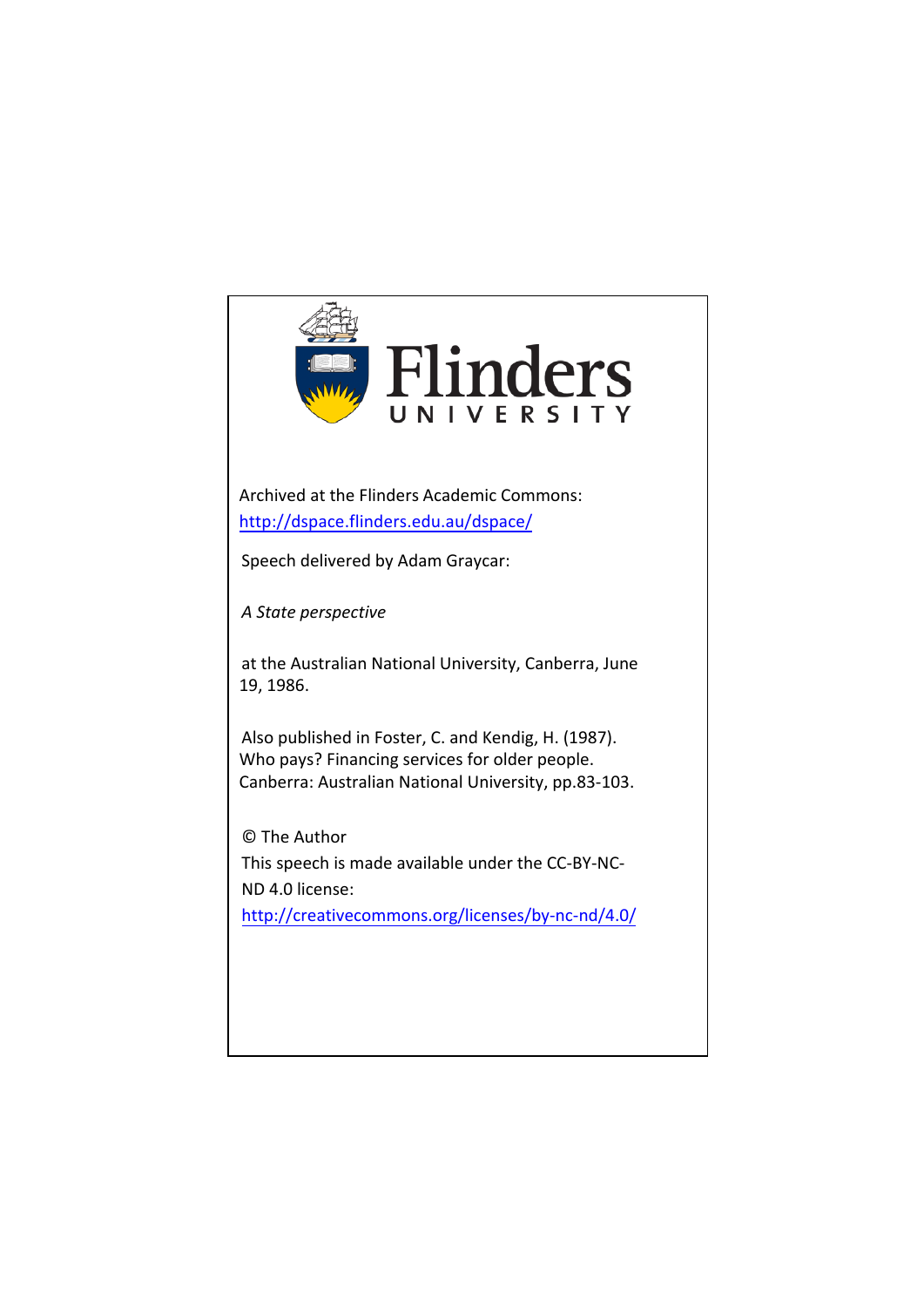## WHO PAYS: FINANCING SERVICES FOR OLDER PEOPLE

 $\hat{\mathbf{z}}$ 

**Australian National University** 

## **canberra**

June 19, 1986

**A STATE PERSPECTIVE** 

Published in C. Foster and H. Kendig (eds). Who Pays? Financing Services For Older People, (Canberra: ANUTECH), 1987, 83-104.

 $\sim 10^{11}$  km  $^{-1}$ 

 $\mathcal{L}$ 

**Adam Graycar Office of the Commission. for the Ageing Bo:x 1765 GPO Adelaide 5001**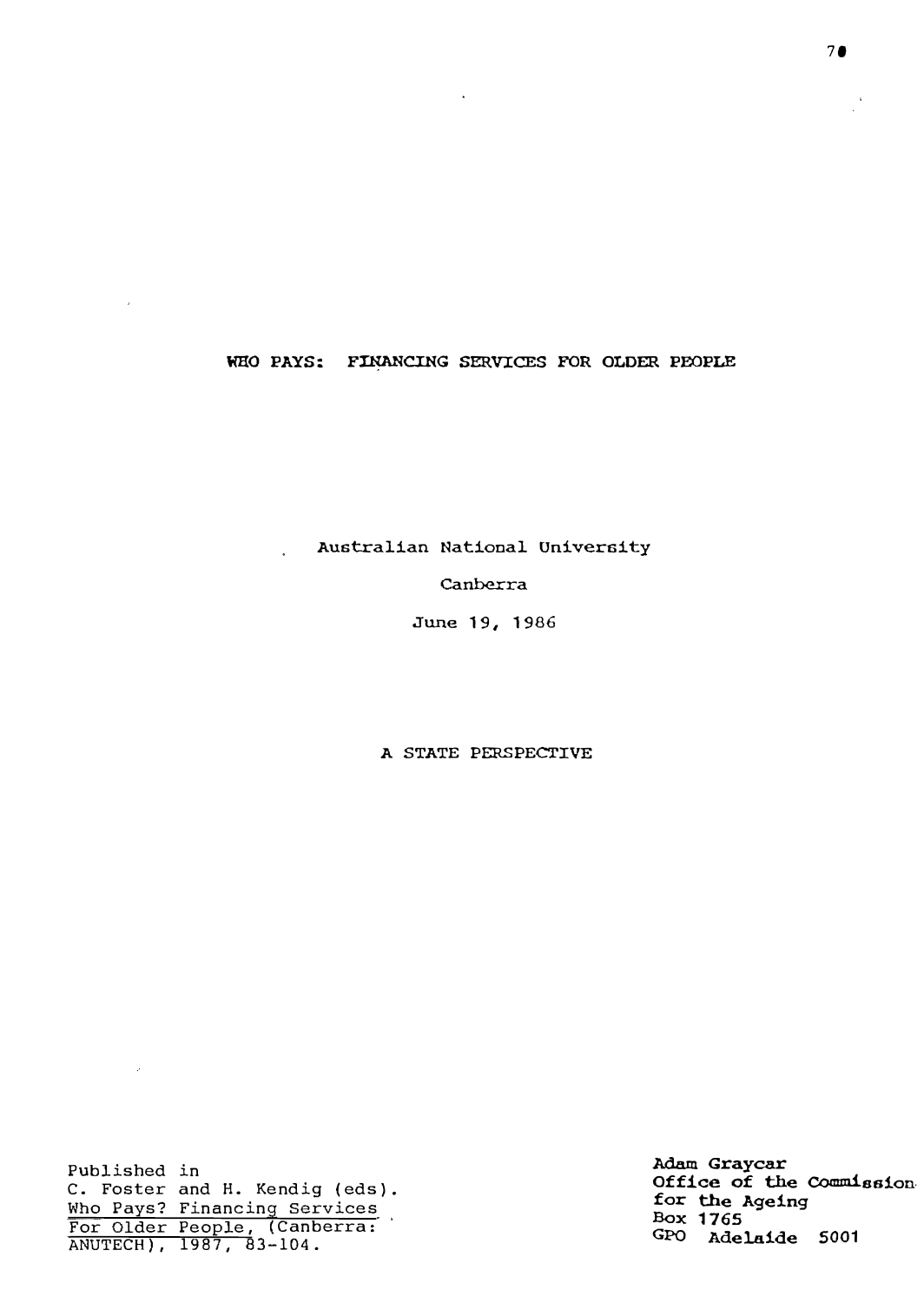#### ABSTRACT

The argument in this paper is that in Commonwealth/State relations the Commonwealth has the bulk of financial resources at its disposal and allocations to the states are fraught with technical and distributional issues. The states have a limited and shrinking tax base and alone are not likely to be able to fund major age care services. Nevertheless the State Governments are major providers and in addition have an interest in all services for aged people, whoever provides them - Commonwealth, State or local government, voluntary agencies or the commercial sector.

Given that the services which support elderly people cut across so many functional boundaries a strong case can be made for a more coherent and directed State role in planning, co-ordination and standard setting. While the Commonwealth has a major funding role it is not always able to link the range of services that make for a coherent support package for older people and thus if the Commonwealth is interested in bringing about an effective and suitably targetted services structure then it needs the States to play a major planning and brokerage role.

The paper discusses federal/state relations, identifies some State activities in aged care and discusses recent Commonwealth initiatives in the areas both of residential accommodation and Home and Community care. It highlights the importance of joint planning and teases out the issues for State governments in developing workable contractual arrangements with the voluntary sector and in regulating the commercial sector where appropriate. It concludes with a call for a State Plan on Ageing to be developed in each state.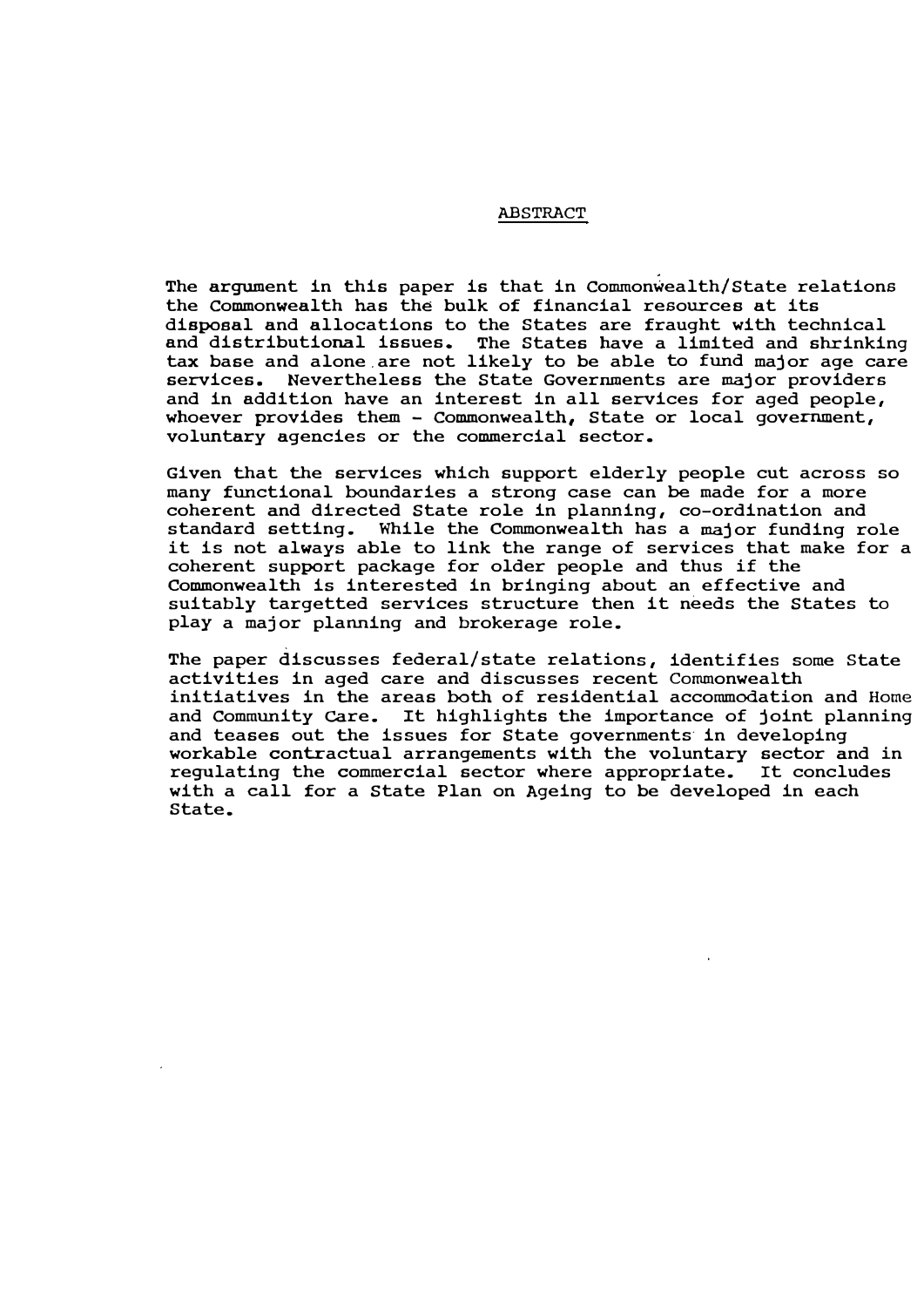As we come increasingly to grips with our changing population profile, particularly the ramification of the documented mortality declines of the past decade or so, it is important to think about how resources are distributed to individuals and communities so that they might attain a certain standard of living and/or quality of life. This structure of benefits and their distribution is an intensely political predicament, for there is often great disagreement about why services might be provided, what sorts of services should be developed, who the recipients ought to be, what volume and mix of services ought to be provided, who should pay and how the system might be financed. Arguments about the financing of human services are long standing. There is the argument whether (and the extent to **which)** they should be provided through the family, the market, through non-government non-profit organisations, or through the public sector.

In reflecting on the social policy literature, two traditions manifest themselves in that literature. One tradition sees the objectives of social policy as a quest after social improvement, as an exercise in setting desirable social objectives and in organising the mechanisms of social change to achieve these objectives. It is an optimistic activity, hoping to build a consensus related to solving the gargantuan questions of the theory of benefits and their distribution.

The other tradition focuses on the concept of scarcity - on the premise that demands for services and allocations always exceed the capacity of the society to deliver. Two competing, and together unattainable, demands present themselves - demands for equality, and demands for efficiency. According to some, the central question in social policy is to arrange a trade-off between equality and efficiency. Any such trade-off certainly has an ideological component, but it also has a major structural component. Some would argue that the structural and the ideological are one and the same. Others would argue that this need not be so, but whatever position one takes, the resultant �r�umcnt **will** inevitably be about federalism.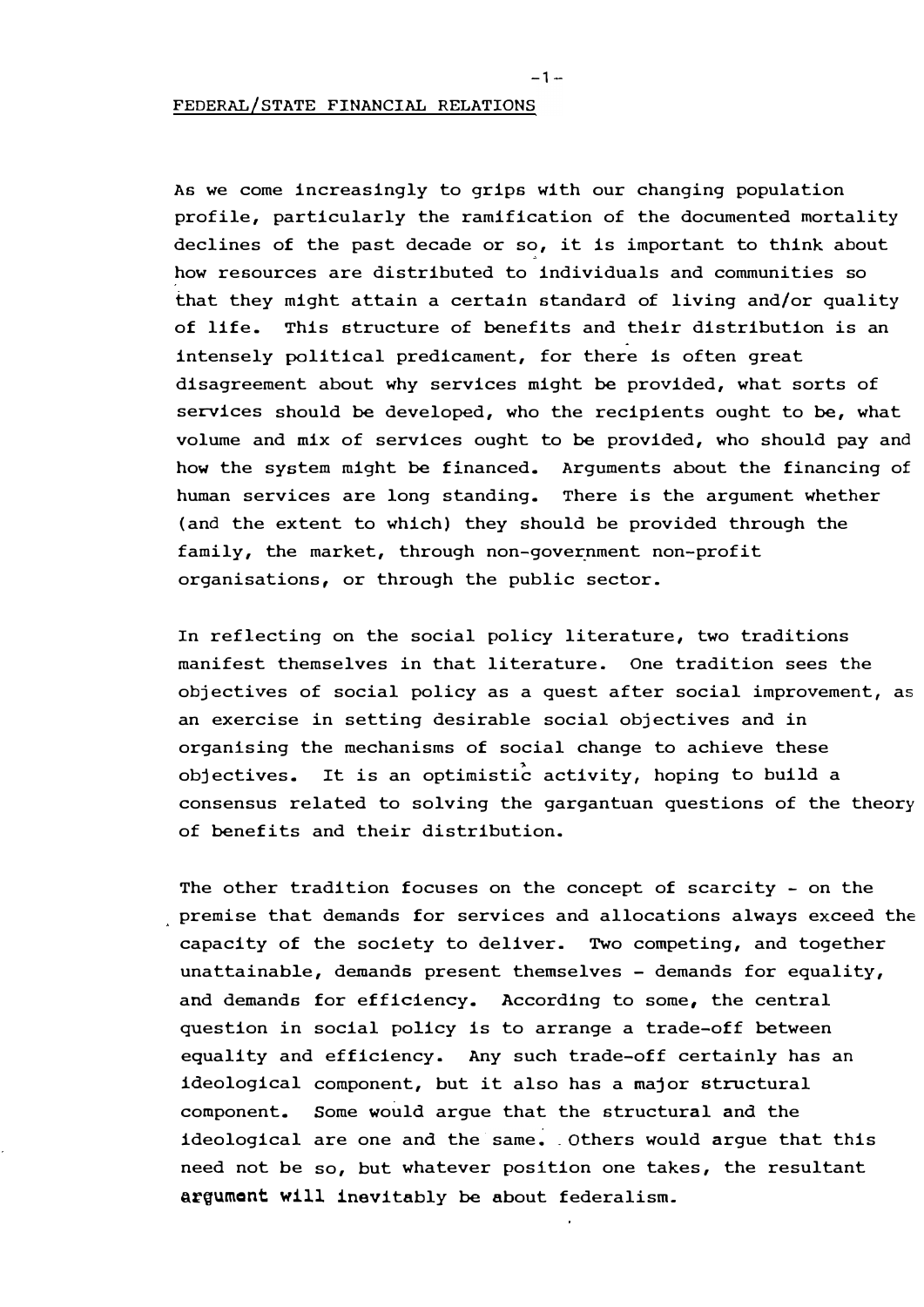Federalism in Australia was built on a foundation of the States giving limited and carefully considered powers to the Commonwealth. In return for this slice of sovereignty, the states were to receive funds from the Commonwealth, and from the earliest days there have been mechanisms for transferring "surplus" Commonwealth funds to the States. In the beginning the surplus funds came from customs and excise duties and over time the distributions have varied both in method and rationality, and have usually been tempered by expediency. Matters of fiscal allocation have **always** been hotly debated, and regular and predictable confrontations at Premiers Conferences give this longstanding dispute contemporary currency.

Responsibility for community well-being is caught up in the politics of federalism **which** sees shifts, over time, in the balanc between control and decision making at the centre, and control and decision making at the periphery. When translated into human service provision, issues of public finance are every bit as important as ideological issues relating to needs, rights, and shares. Expenditures by governments relate closely to perceptions and measures of need within the community generally, and within jurisdictional boundaries. Over time in Australia we have seen attempts to measure need and translate this into revenue grants. The process in recent years has been to identify need according to pre-determined factors, and allocate funds to the States on that basis. An area of controversy relates to whether expenditure patterns in the States should be as similar as possible, so as to bring about a national unity, or whether patterns should vary to reflect the essence of a federation.

In Australia the Commonwealth government collects about 80 per cer of Australian taxation revenue. Approximately one third of Commonwealth revenues go to the States according to complex formulae tempered both by rational measurement methods and \_ political pragmatism. The States raise revenue through a variety of taxes and charges, though in both Commonwealth and State arenas the tax base is both concentrated and until recently, shrinking.

 $-2-$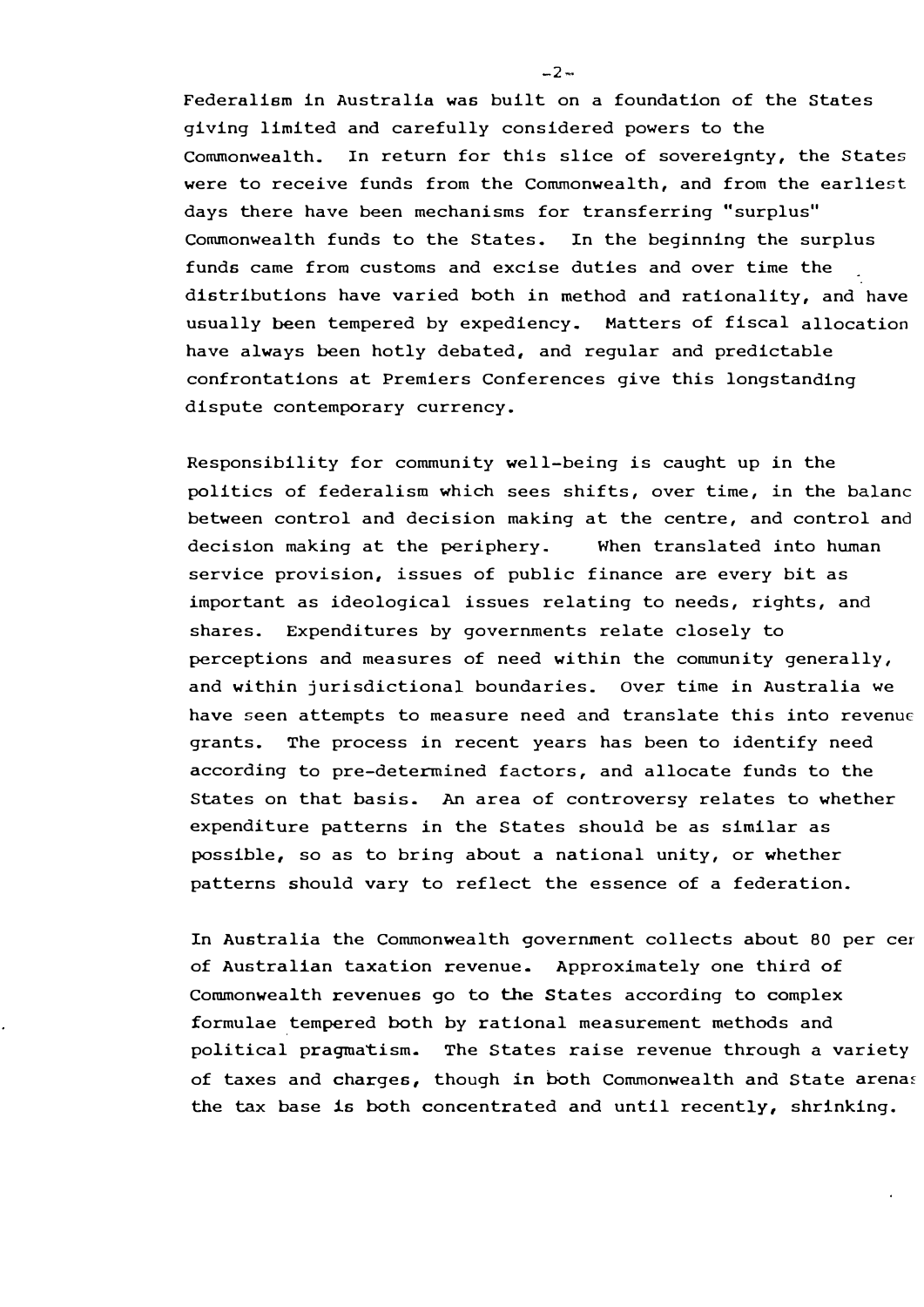TABLE J SOUTH AUSTRALIA

SOME AGED EXPENDITURES - 1984/85

|                                     | COMMONWEALTH<br><b>SM</b> | <b>STATE</b><br><b>SM</b> | LOCAL/OTHE<br>\$Μ |
|-------------------------------------|---------------------------|---------------------------|-------------------|
|                                     |                           |                           |                   |
| Pensions                            |                           |                           |                   |
| - Age<br>J                          |                           |                           |                   |
| - Service                           | 772.1                     |                           |                   |
| - Disability )                      |                           |                           |                   |
| Domiciliary Care                    |                           | 8.1                       |                   |
| <b>DNCB</b>                         | 1.8                       |                           |                   |
| Guardianship Board                  |                           | .684                      |                   |
| Public Trustee                      |                           | Not known                 |                   |
| Day Care                            | 6.3                       |                           |                   |
| Senior Citizens' Centres            | .461                      | .64                       | .166              |
| Welfare Officers                    | .251                      | .251                      |                   |
| Community Welfare Grants            |                           | .162                      |                   |
| Small Grants for Seniors            |                           | .150                      |                   |
| Paramedical Services                | .945                      | .945                      |                   |
| R.D.N.S.                            | 2.9                       | 2.9                       | .636              |
| Concessions -                       |                           |                           |                   |
| - vehicle registration)             |                           |                           |                   |
| - licenses<br>J.                    |                           | 2.2                       |                   |
| - STA concessions (all pensions)    |                           | 8.0                       |                   |
| - community buses                   |                           | $\cdot$ 1                 |                   |
| - electricity                       |                           | 2.6                       |                   |
| - council, water and sewerage rates |                           | 15.6                      |                   |
| - telephone                         | 2.7                       |                           |                   |
| Home Assistance Scheme              |                           | $\cdot$ 9                 |                   |
| Housing                             | 2.6                       | 26.1                      |                   |
| Meals On Wheels                     | .6                        |                           | 1.3               |
| Services for aged suffering from    |                           |                           |                   |
| mental and behavioural disorders    |                           | 15.5                      |                   |
| Nursing Homes and Hostels           | 110.4                     | 9.1                       |                   |
| Hospitals (State)                   |                           | $200.0$ (est)             |                   |
| (Age component)                     |                           |                           |                   |
| Services for Veterans               | $60.0$ (est)              |                           |                   |
| Pensioner Dental Scheme             |                           | 2.1                       |                   |
| S.A. Spectacle Scheme               |                           | 1.5                       |                   |
| National Acoustic Laboratory        | Not known                 |                           |                   |
| Recreation                          | .14                       | .111                      |                   |
| سمي چي                              |                           |                           |                   |

 $\sim$ 

 $\hat{\mathbf{v}}$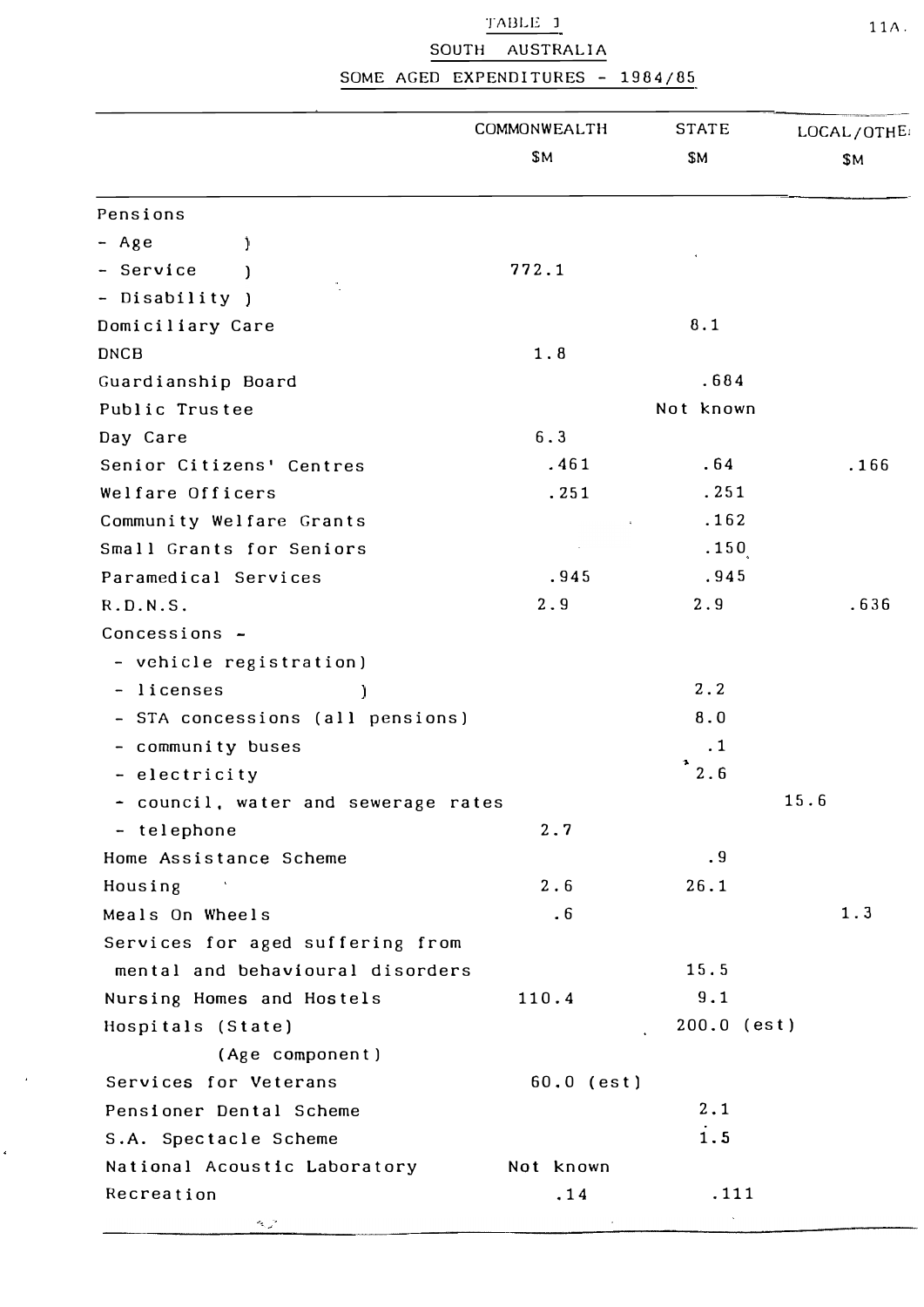the part of government, rather than a more structured and planned approach.

# CURRENT COMMONWEALTH INITIATIVES IN AGEING - EFFECTS ON THE STATES

Over the last decade there have been numerous reports and criticisms of the residential care system in Australia which it appears, seems to have grown with no coherent direction. It has been argued that there has been too much emphasis on nursing home care and not enough on other forms of accommodation or on home support. The balance between funds given to residential as opposed to community care is grossly disproportionate and there is evidence that perhaps as many as 25% of admissions to nursing homes may not be warranted. The implication of this is that there are people in nursing homes who perhaps ought not be there, and there are people in the community who are unable to gain admission, while at the same time there are people in the community living at levels less than is optimal through lack of community support. Within the nursing homes, standards and quality of care are highly variable, staff activities have no coherence about them, and the rights of residents are not codified or protected in any way.

As well as an unequal distribution of residential beds across Australia there is, within the system, no real co-ordination or assessment, and as a result individuals' particular needs are not often addressed. Restructuring this system requires a great deal of planning, co-ordination, honing of service skills, changes in financial arrangements, and restructuring of industrial relations. Many of these issues **have** great ramifications for State government administrations.

The .Commonwealth's most recent report, the Nursing Homes and Hostels Review, proposes a new strategy for residential programs based on assessment, provision of adequate community support, and appropriate planning mechanisms. Each of these areas involves States in some form of joint decision making and in some cases **joint funding.** The initiative to date has been almost entirely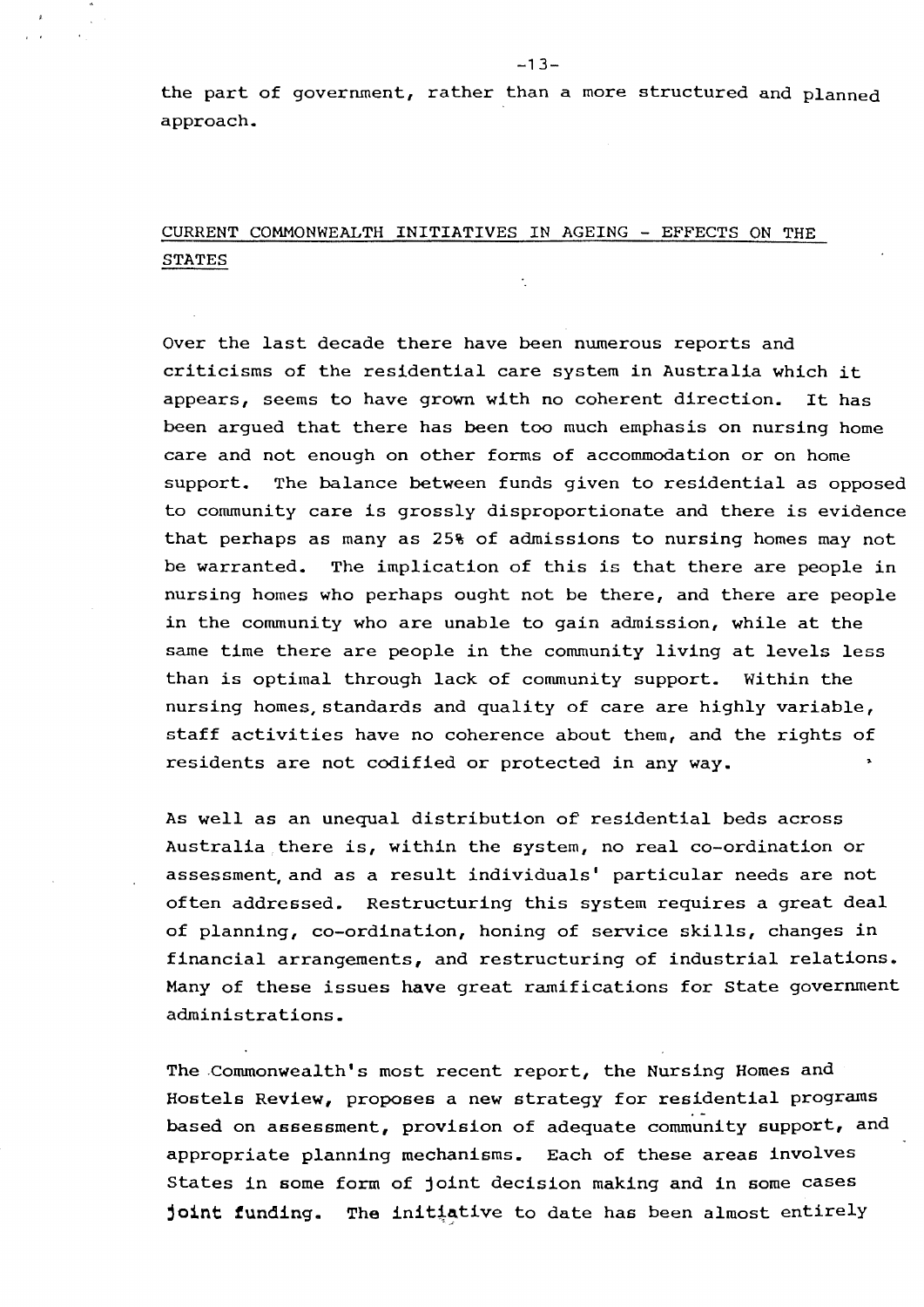**with** the Commonwealth and the States are now responding to these Commonwealth initiatives.

To take one example the issue of uniform standards and quality of care considerations is one which has caused funding, industrial, and political difficulties in South Australia.

It was mentioned earlier that the Grants Commission made the point that should any State **wish** to provide services at a standard different to that of other States then it should finance that service appropriately. After a carefully considered process the South Australian government devised regulations a couple of years ago specifying that nursing homes ought to provide a minimum of 17.9 hours of nursing care per resident per week. Operating on other guidelines other States (except Victoria which has 18) have considerably fewer hours per week specified (mean of 13.7 hours). The net effect of this is that the cost structure in nursing homes in Victoria and South Australia is considerably greater than that in other States.

In order to remedy what it saw as an inequitable situation the Commonwealth froze benefits in Victoria and South Australia, payable in participating and State government nursing homes (but not in deficit financed nursing homes) arguing that if the State had imposed regulations that were considerably in excess of those prevailing in other States then the state ought to pay the difference between what might be deemed an appropriate national level and that level which the State saw fit to impose. The result has been considerable hardship for residents and their families, tension on the part of nursing home proprietors, anguish on the part of the unions involved in delivering the services, and numerous representations to State members of parliament. As things now stand we simply do not have the data to know whether 18 hours or some number of hours in excess of that, or some number of hours less than 18 is the appropriate standard, and investigations will soon commence to determine what the standard ought to be.

The points to note from this exercise are that the State, within its powers and acting in good faith, set what it saw as minimum fluraing standards for nursing homes. As these standards were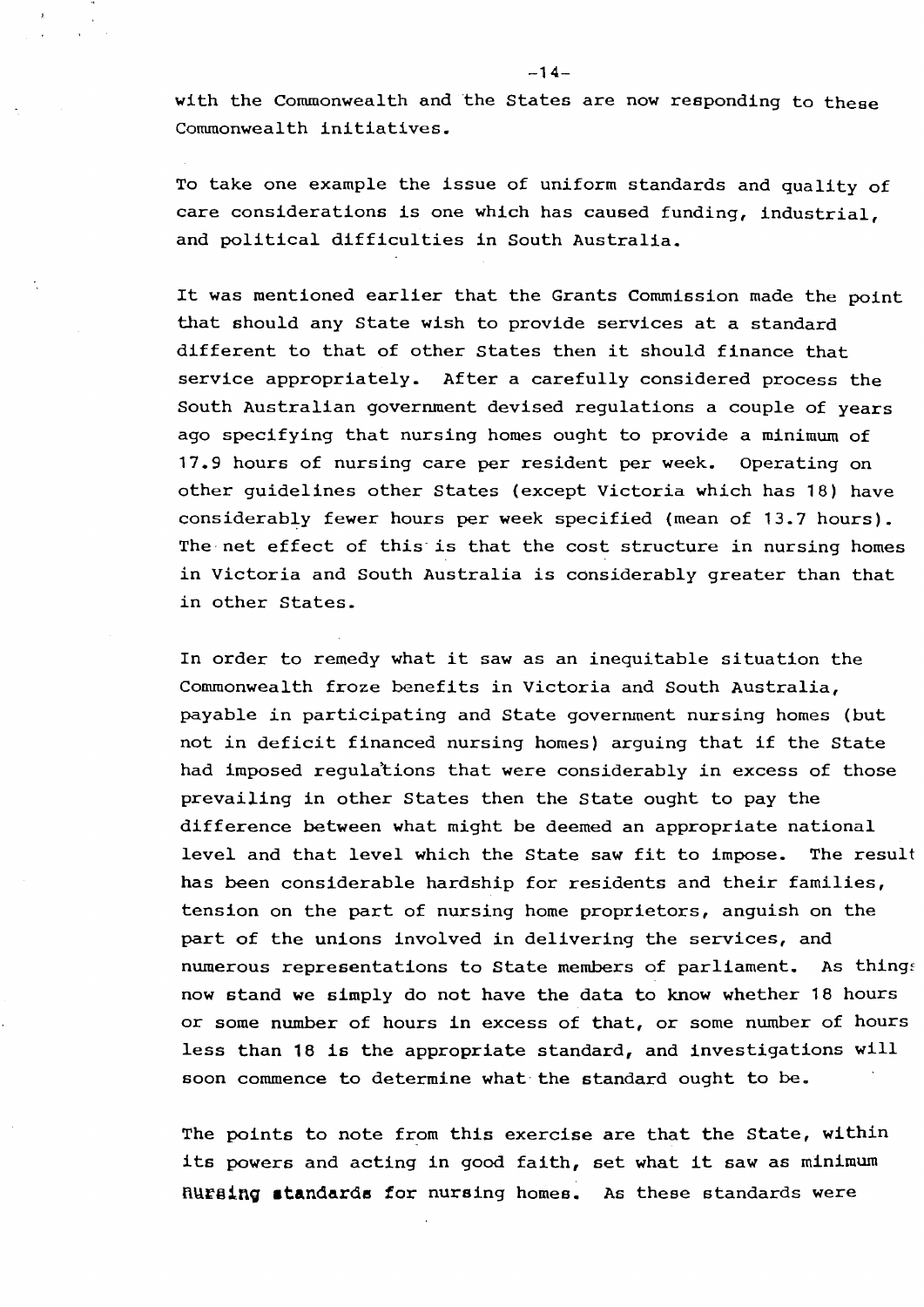higher than those prevailing **in** other States the Commonwealth government felt that a situation that was not equitable was being developed. The State government found itself particularly squeezed. On the one hand any unilateral diminution of standards would be seen to be professionally and politically unpalatable, yet from a financial point of **view** the State government has no capacity to pay the difference between the Commonwealth funding levels and those that would be required should the Commonwealth fund at the existing average level. Furthermore any such contribution by the State to individuals to enable them to pay nursing home fees would amount to a form of income maintenance, and the State is simply not geared up to do the appropriate income and assets testing that would be necessary, and furthermore there would be great debate whether as a matter of principle the State ought to enter into an income maintenance arrangement.

The solution then lies in the long term rather than in the short term. As mentioned, work is commencing to develop uniform national staffing standards for nursing homes. The long term solution lies in restructuring of the residential care system (a move already foreshadowed in the most recent reports), comprehensive assessment, and the sorting out of the industrial issues of who should provide what within our residential care system.

This highlights interesting questions of philosophy, direction setting, administration, and funding. It is a situation in which pressure increasingly is being directed at State politicians and State administrators while the State has very little capacity to initiate or to respond. There are however joint initiatives in restructuring the assessment system, in developing joint inspections of facilities, and in those planning mechanisms that eminate from the Federal/State co-ordinating committees on nursing homes.

The Nursing Homes and Hostels Review is based on a set of principles which are likely to be endorsed by the various State governments. Indeed it would be a peculiar State government that did not endorse the principles. State governments would certainly believe that elderly people should be supported in accommodation that is appropriate to their needs, that unnecessary and

 $\sim$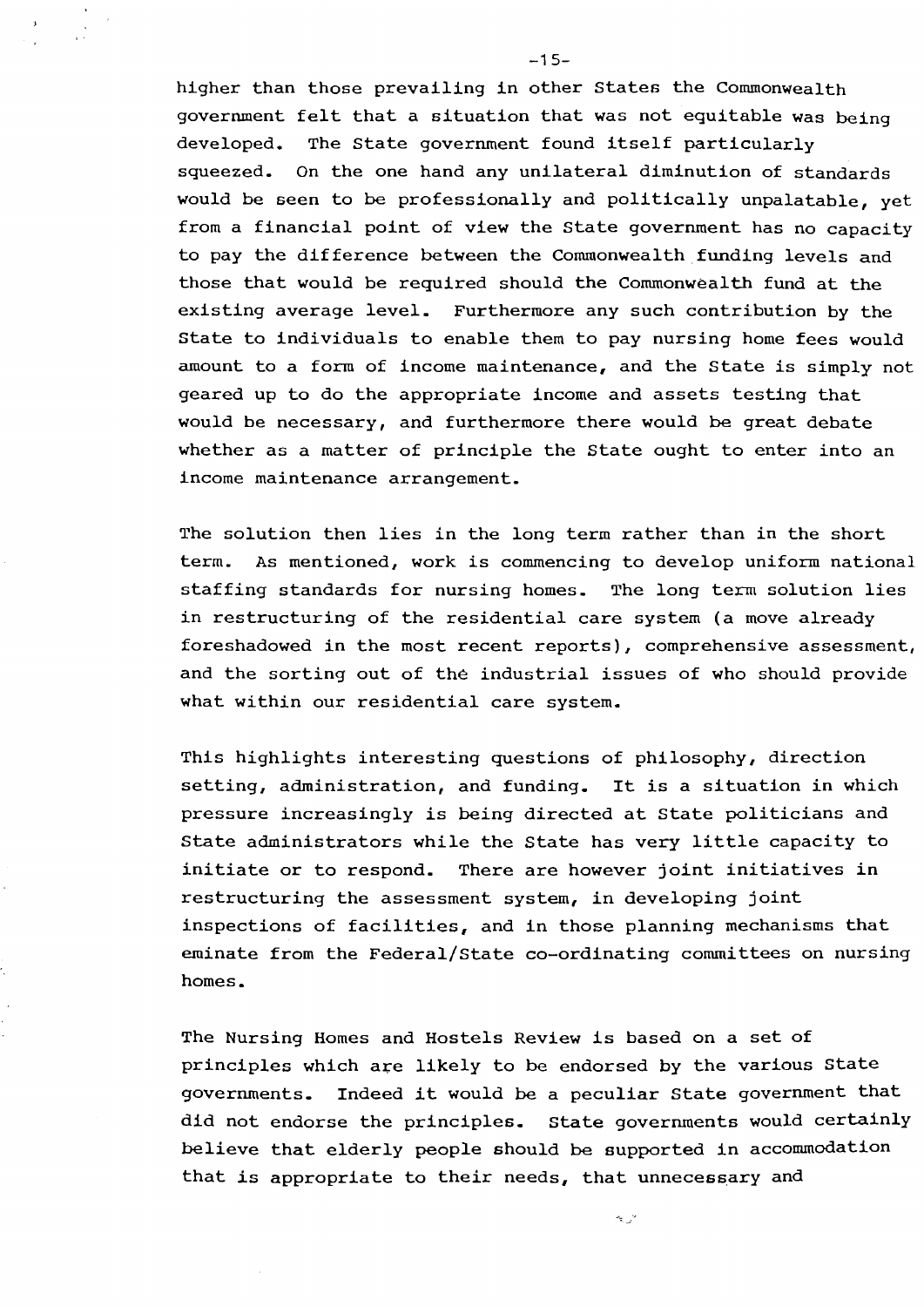inappropriate institutionalisation must be avoided, that skilful and comprehensive assessment should be mandatory prior to residential admission, that needs based planning should be backed by suitable planning and inspection mechanisms to guide and regulate residential developments, that there must be agreement between the Commonwealth and the States on appropriate care standards, and that elderly and disabled people should be encouraged to remain as long as possible in their own homes, supported by home care services. This last point gets into the next major issue of concern to the State governments, and that is the Home and Community Care program (HACC).

Home care services are centrally crucial in any development of community care. An ideal home care service can be described as one that is efficient, flexible, accountable, comprehensive, acceptable, accessible, co-ordinated and equitably allocated. Satisfying these criteria is not a simple task and **will** certainly test to the utmost, our planning and implementation skills.

HACC is one mechanism trying to address the awesomely convoluted conglomeration of alternatives to residential services, and of course its planning and implementation has major ramifications for State governments. Changes in residential care arrangements **will**  put downward pressure on home care services, and many people who previously would have been supported in institutions by Commonwealth funded programs will now be supported at home by jointly funded programs. The Commonwealth has created a range of residential programs from which it wants partially to retreat. It makes good sense to strengthen home care programs. It makes even better sense to achieve closer linkages between residential and community care.

In order to achieve the very reasonable objectives and principles, the States, hard pressed financially, will have to pay half the  $costs.$  It would seem to me that there is a lot of negotiation yet to take place.

Around the States we are hearing proposals for new and inventive extensions to services. There are proposals for out of hours and seven day services in home help, expansions in district nursing,

 $-16-$ 

 $\mathcal{L}_{\mathcal{L}}$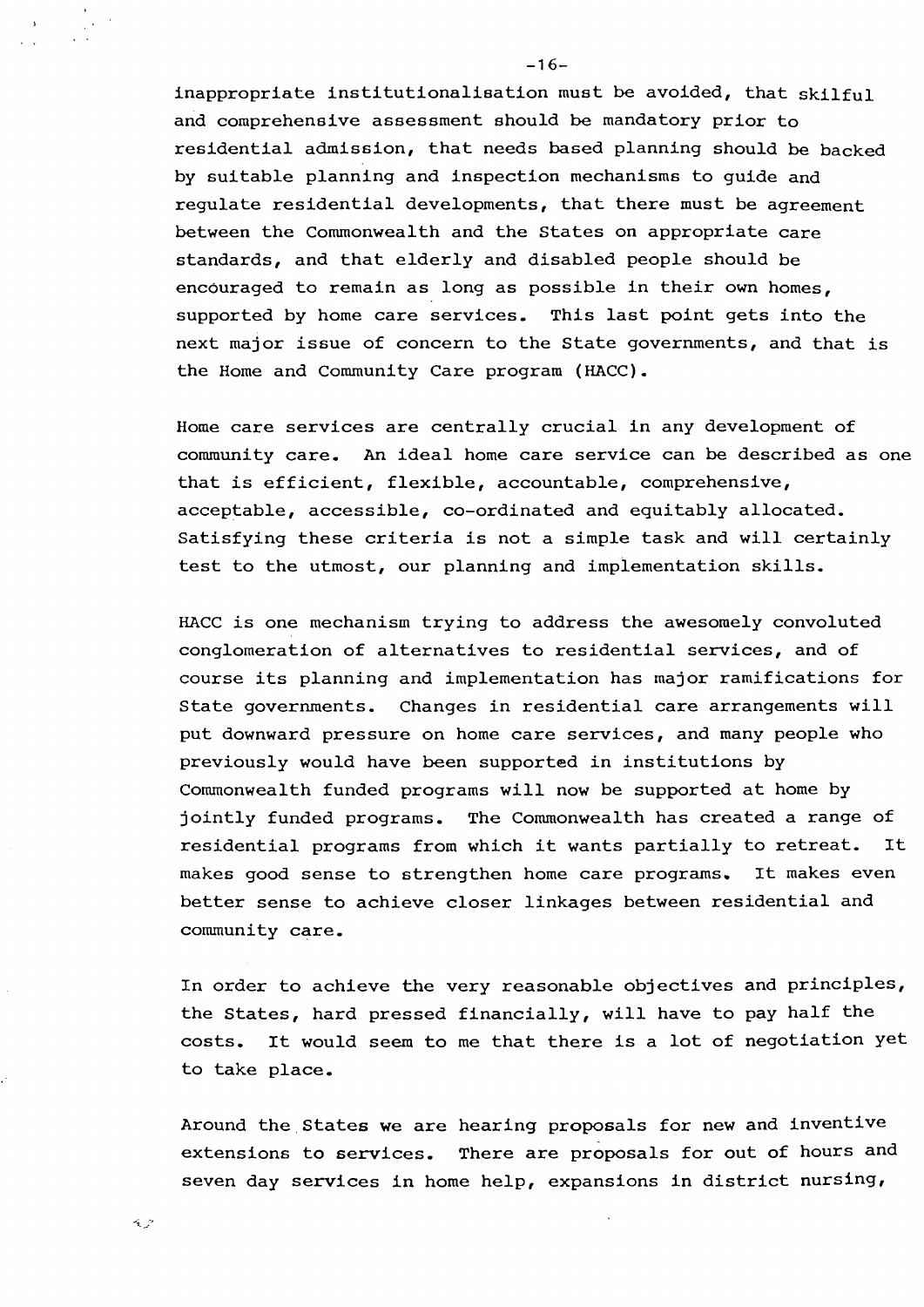and a broader approach in delivered meals. There are proposals to increase the utilisation of resources in senior citizens' centres. There are proposals for more day care, for more equitable distribution of existing services, for an increase in respite services, and for more appropriate transport services. A lot of this hinges on better planning mechanisms, better co-ordinating mechanisms and satisfactory monitoring procedures.

The HACC program is gathering momentum in South Australia with the most recent round of expenditure approvals announced on June 7. The momentum which is now gathering reflects the planning mechanisms in place. A consultative regional needs based planning system is being developed and this will replace submission based funding. Early in 1985 the S.A. government established a task force to set priorities for new HACC funding. The priorities set by the task force and endorsed by the government were Respite Care, Co-ordination, Home Help and Personal Care, and Transport. Funds have been allocated according to these priorities. Over the next few years we would anticipate an expansion of activities in these areas as well as continuation, perhaps with better co-ordination,. of the existing traditional home care services presently operating.

However it all pans out, governments, especially State governments, will be unable to meet all the demands from the community or even deal with all of the legitimate claims placed before them. HACC must not be seen as a panacea because it will only be able to meet part of the need. Services will be met through other sources by the informal activities of families, by the voluntary non-profit sector, and by the private for-profit sector.

While it would be tedious to state again that to expect families to provide professional like services to elderly relatives is to misunderstand modern division of labour principles, the reality is that a great deal of tending is done by families and furthermore State governments provide some meagre, though usually inadequate, backup service to these families. What we are seeing is a great deal of HACC activity being despatched to the voluntary sector and. we are also seeing a growth in entrepreneurial profit making activities in the private sector. State governments have not demonstrated in the past that they have a sufficient grasp of the

در به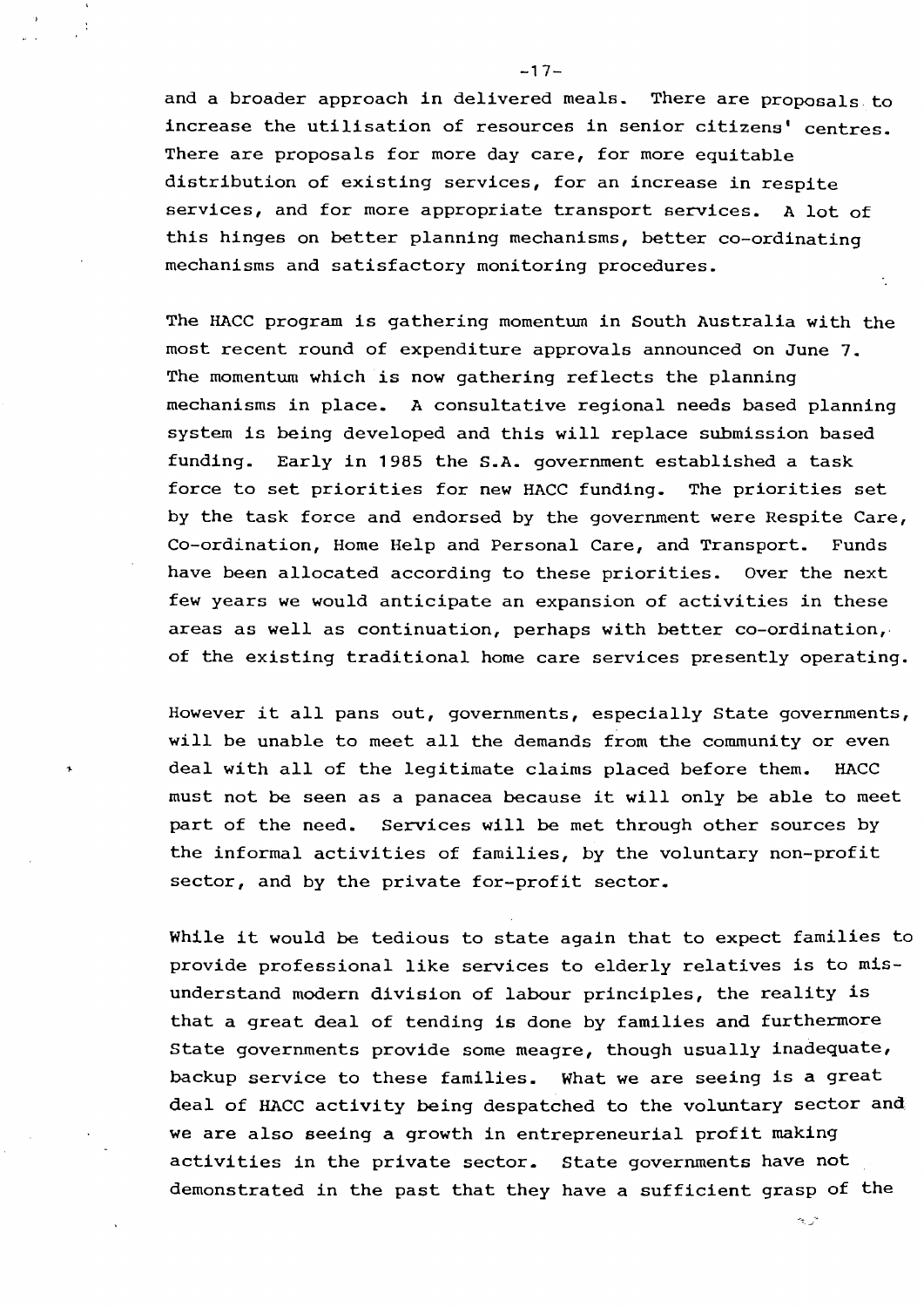complex issues involved, nor sufficient experience in regulating these activities to ensure the best outcomes. These activities however are high on some State government agendas as we work towards the inevitable and necessary partnership of the various sectors in providing comprehensive co-ordinated services for older people.

# STATE GOVERNMENT RELATIONS WITH VOLUNTARY AND PRIVATE SECTOR PROVIDERS

In **view** of the growing level of participation of the non-government sector within the HACC arrangements, it is worthwhile examining the funding mechanisms that currently operate and the implications of such funding arrangements and their accountability and autonomy. In a study conducted in 1982, Wendy Silver and I managed to identify every dollar that passed from one State Government to non-government agencies in the health and welfare fields. We distinguished those methods that support agencies and those that support some or all of the services of an agency.

The methods that support agencies involve the transfer of an amount of funds to the agency on the basis that the agency will decide what services those funds will support. These methods may differentiate between capital or recurrent purposes but the essential feature is that the direction and nature of the services that the funds support is decided by the recipient agency. Therefore both the development of welfare service policy and its implementation rests **with** the funded agencies.

The methods that support services of agencies involve the transfer of an amount of funds to the agency to assist with the provision of some specified service that it provides. The services funded may represent all the services of that agency or only a part of its service. These methods place the responsibility for decision making about the direction and nature of funded services in the hands of the funding body. Although agencies are still free to provide any other services from their own resources, evidence suggests that<sup>-\*</sup> they tend to arrange their service delivery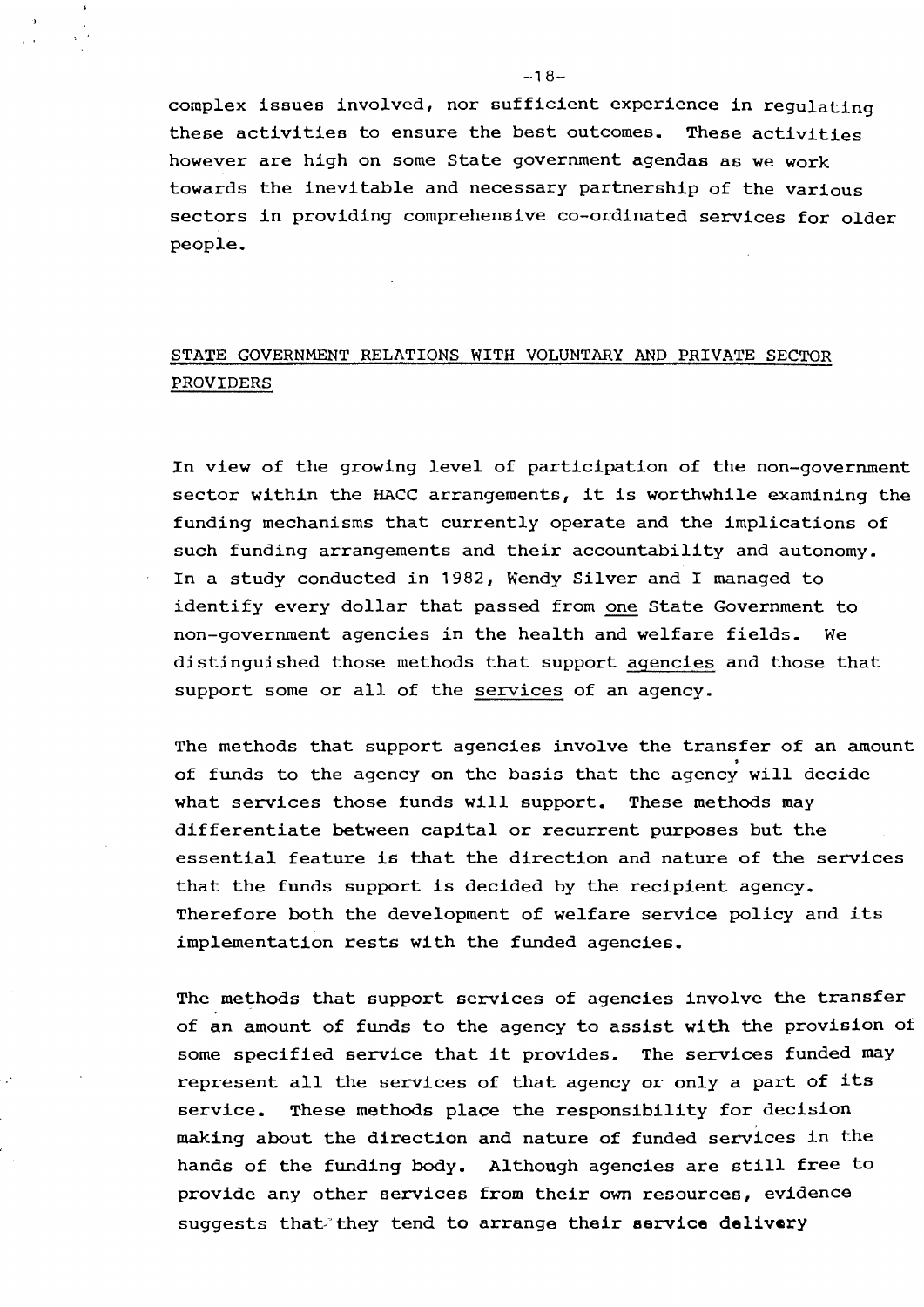priorities to attract the maximum amount of funds. In effect then the use by Governments of funding methods that support services rather than agencies, means that Government **will** have responsibility for making policy decisions about services, and agencies may participate in implementing those policies by accepting available funds.

The overwhelming proportion of State Government funds (95% in this study) went to supporting agencies while only 5 percent went to supporting services. The funding system is one with which traditional (and usually large) organisations feel comfortable. They are able to arrange their services and utilise the political process to attract and continue to receive large amounts of government funds. For the governments which provide those funds the system seems neither to guarantee quality and co-ordinated services, nor to contribute to their ability to attain their social policy goals.

However any major departure would involve the state governments in major costs, first in developing and having.on tap on a consultancy basis, considerable service delivery expertise, and second in developing and utilising greater monitoring and evaluative mechanisms to ensure an appropriate and effective flow of funds.

On the;basis of this distribution however, one should not jump to the conclusion that NGWOs are neither responsible nor accountable to government. At times, funds are provided **with** strings attached and at times continue only to the extent that certain conditions are met. And of course it is convenient for governments to fund NGWOs. Public authorities fund non-government organisations to provided certain services which government has neither the inclination nor perhaps the capacity to provide.

What the State governments need, especially **with** the broadening of HACC, but also for general edification, is a coherent set of principles and guidelines to structure relations **with** NGWOs.

The distinction between public and private in many service situation is illusory. In some cases governments enter into contractual arrangements with voluntary or profit making bodies,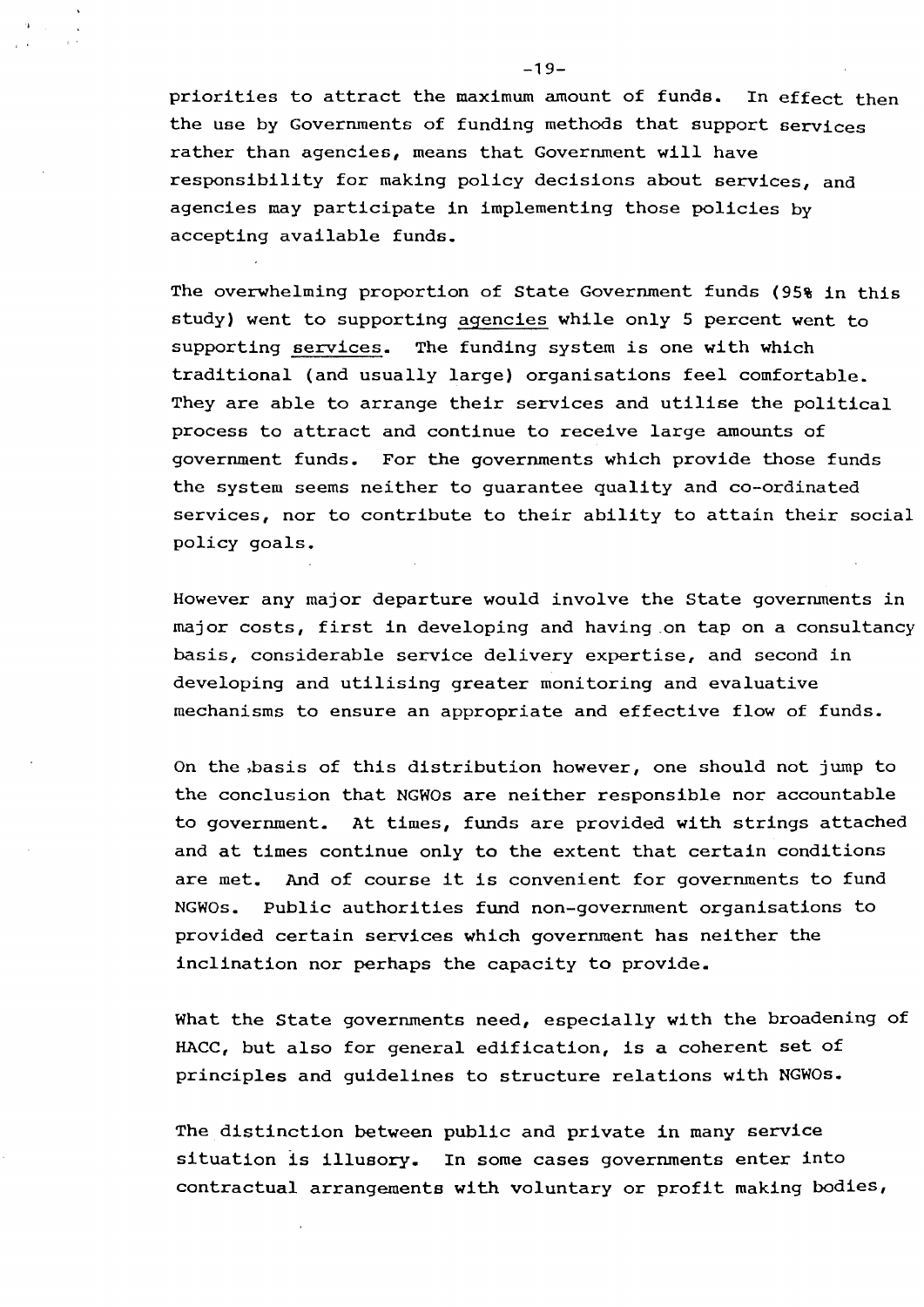sometimes to guarantee levels of profit, as happens in the private nursing home sector, and sometimes to bring about the most effective service delivery system. We have heard a lot lately about privatisation, and there are two concepts which are described by the term: an ideological concept which suggests that users should pay for services; and an operational concept relating to delivery methods, which suggests that services can be better developed and delivered if non-government welfare organisations (NGWOs) are more involved.

With regard to the user-pays arguments, issues of selectivity are prominent. Provision to those who are not the neediest is decried, and it is argued that resources will be able to be spread more widely if those who can afford to do so are asked to pay for services. This is not a strong argument, for very few people presently in receipt of statutory services would be able to, or would have the inclination to purchase them in a market situation. Disability cuts across the class spectrum and selectivity is not appropriate, for although some elderly disabled people may be asset rich, many have very little income to spare, and immediate disposal of assets to pay for services is likely to compound the difficulties. Not all old people in big houses are rich, though those who are rich often purchase caring services on a commercial basis.

The current operational argument has two components. First it is held that services provided by government are likely to be excessively rigid and bureaucratic, and devolution to less monolithic units is therefore desirable. Second, at the present time it is easier for a government department to obtain funds for the purchase of services than it is to arrange for additional public sector staff. This combined situation has led to serious consideration by most governments for service contracting.

The alleged advantages to government of contracting out are that it ends up cheaper on the public purse; that the service delivered is more flexibly delivered than would be the case with statutory delivery and thus, because agencies know their clients better than do statutory bodies, the quality and effectiveness of the service **will be batter; that there is scope for service innovation and** specialisation and that management skills are improved all around.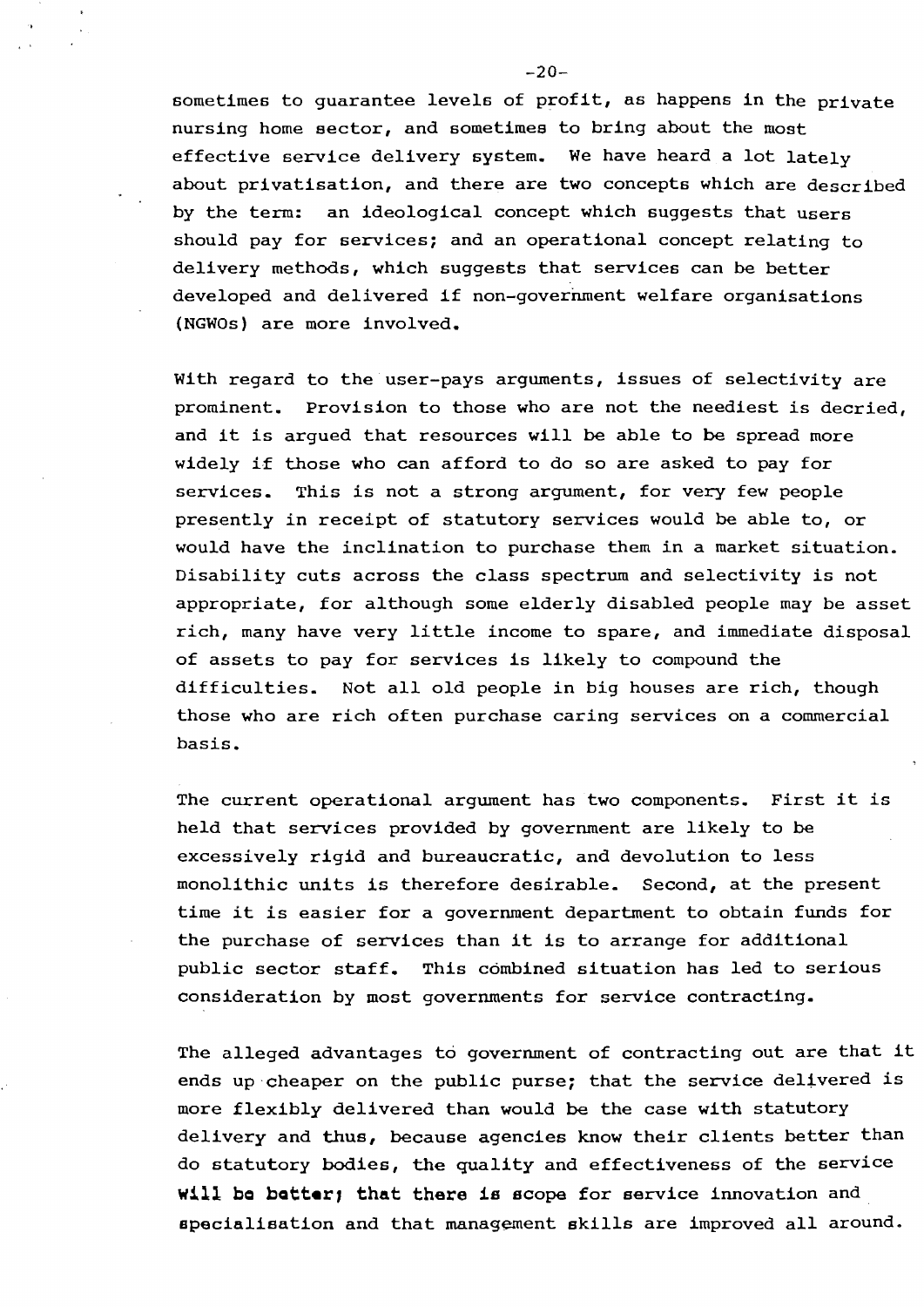The alleged disadvantages of such contracting are that agencies can become over-dependent, lose their autonomy, and nevertheless not be particularly accountable for their services; that proliferation of service providers will lead to service fragmentation and lessen the possibility for the formulation of coherent social policy; that contracting has all the possibilities for easy misuse by political considerations.

The success of the buyer-seller relationship depends upon the ability to design, administer and enforce contracts. This is particularly so in conditions which lack any clear theories, practices or expectations. Contracting and funding non-government organisations, both profit making and non-profit making poses . numerous dilemmas for State governments. In some fields it seems easier to allow entrepreneurs to make their moves, remembering that health and welfare services are not consumer commodities that can be bought and sold in a market situation like used cars or soap powders. Consequently, it is easier for the state governments to develop regulatory mechanisms to protect the interests of consumers while entrepreneurs take the risks, provide the service, and reap the rewards. One major case in point here is the development of resident funded retirement villages.

About 14 per cent of the 10,000 independent living units for older > people in metropolitan Adelaide are "resident funded". As of July 1, 1987 their regulation will be a State responsibility.

The two main issues of concern relate to protection of consumers, on the one hand to protect them against misleading advertisements or promotions (especially in relation to the level of care to be offered in the villages) and on the other to ensure security of tenure for the village as a whole. Although there is no major funding incurred, the move involves the development of legislation in the states and appropriate protective and enforcement mechanisms, all of which add to the personnel costs of State governments.

As the changes taking place.in residential accommodation and better assessment procedures will lead to people with some disabilities **livinq in the** community, many of them in independent living units,

 $\mathcal{A}_{\mathbf{r},\mathbf{r}}^{\mathbf{r},\mathbf{r}}$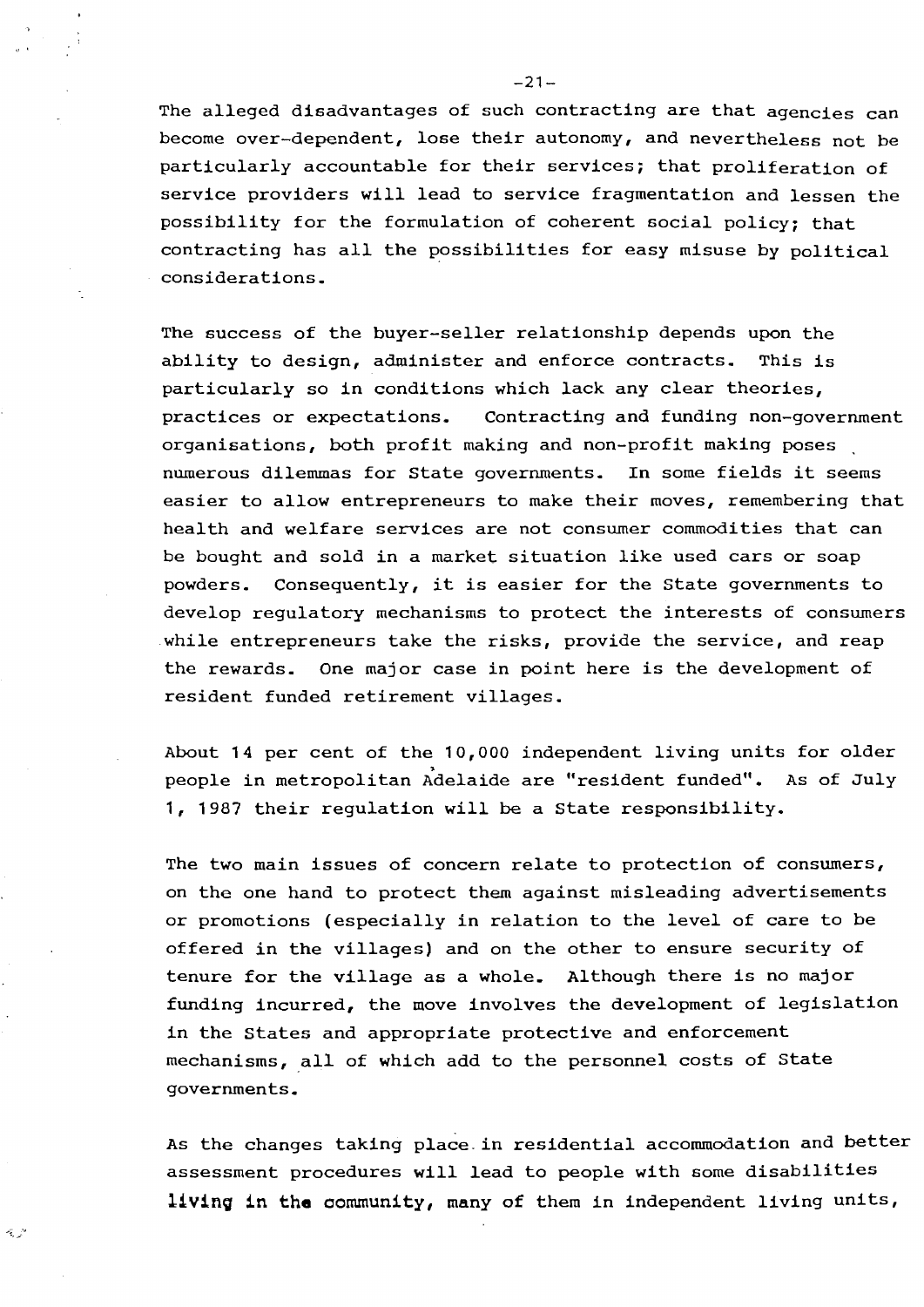there is bound to be an increase in demand for HACC services for such residents. We might expect to see care packages developed for resident funded complexes which provide for alternatives to statutory or HACC supported services, concentrating instead on either those with the capacity to pay for services, or those able to insure,  $x$ h a service market against costs of home care services purchased in the open market.

-22-

The possibilities are very wide and the potential response by State provider. governments are also broad, ranging from careful regulatory  $\phi$  activity, through to planner and contract letter, to service

#### CONCLUSION

The State governments have limited capacity to initiate on a grand scale, or even to increase their roles in the provision of some major services. However their activities are of great importance in that they are able to work across a broad spectrum to bring together services which are presented via different functional arrangements. To be able to bring together services in health, housing and transport for example, is something that appears to be beyond the ability of the Commonwealth, especially at the point of delivery. Through their knowledge of local services and networks, through their own servicing and financing infrastructure, and through control over a substantial (but always insufficient) range of resources, the States are in an ideal position to play a major brokerage role.

It would make a lot of sense for each state to develop a State Plan on Ageing, and include in that plan a realistic catalogue of services to be provided for older people, a set of target groups and an implementation strategy. By having the responsibility of directing the system, coherence and control can be assumed, and if financial limits are prescribed by the Commonwealth, then the States at least will know the boundaries and will, through negotiation and various political tactics attempt if appropriate, **to •lter** those boundaries.

س پير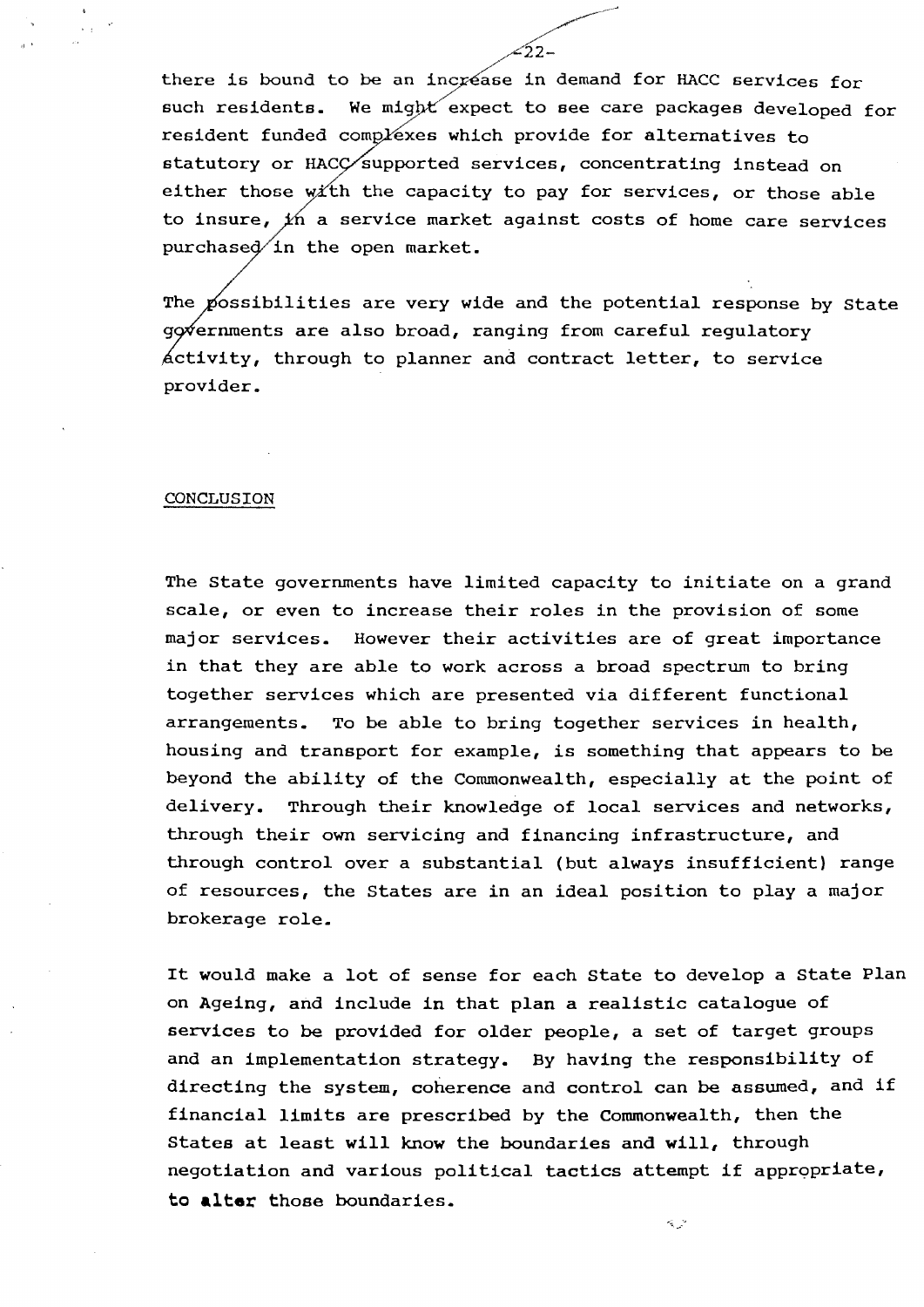With State finances most parlous, and with Premiers Conferences bringing little joy, it makes no sense for the States to develop wish lists. What is more appropriate is to harness existing resources, and (in conjunction with the Commonwealth), plan for their efficient, equitable and effective allocation.

Three types of conclusions can be drawn. First, within the context of scarcity, centrifugal forces seem to operate in government. Those Ministers and departments concerned with economic management and development and wealth production tend to fly in one direction. Those concerned with physical infrastructure development in another, and those with human services in another. Within each group there are numerous subdivisions, only one of which concerns supporting elderly people. These centrifugal trends are evident at both Commonwealth and State levels and thus any social justice role, especially one which focuses on some of the most powerless people in our society, some of our elderly people, has to compete with other demands. Consequently those of us in the States need good theory, good operational principles and impeccable data. Within our federal system there are no unambiguous planning and delivery roles and this is where State Plans on Ageing would be helpful, plans outlining in social justice terms where our services are at and where they are going.

The role of the States is crucial and self-evident. The Commonwealth is less likely to be able to deliver effectively as the scale of operation allows it to deal mostly with broad principles. These are most necessary but must be blended with a more local touch. The States then can bring together activities on either side - those of the Commonwealth, and by careful regulation and the development of contracted arrangements, those of the private for-profit sector and voluntary agencies.

Second, the states are best suited to identifying need within their jurisdiction, planning to meet future. need, initiating new processes and responding to local ideas and circumstances. It would make good sense for the states to take on an unambiguous planning and managerial role in organising services for elderly people. While the Commonwealth provides the bulk of the funds it is somewhat removed from the level of delivery and should more

 $-23-$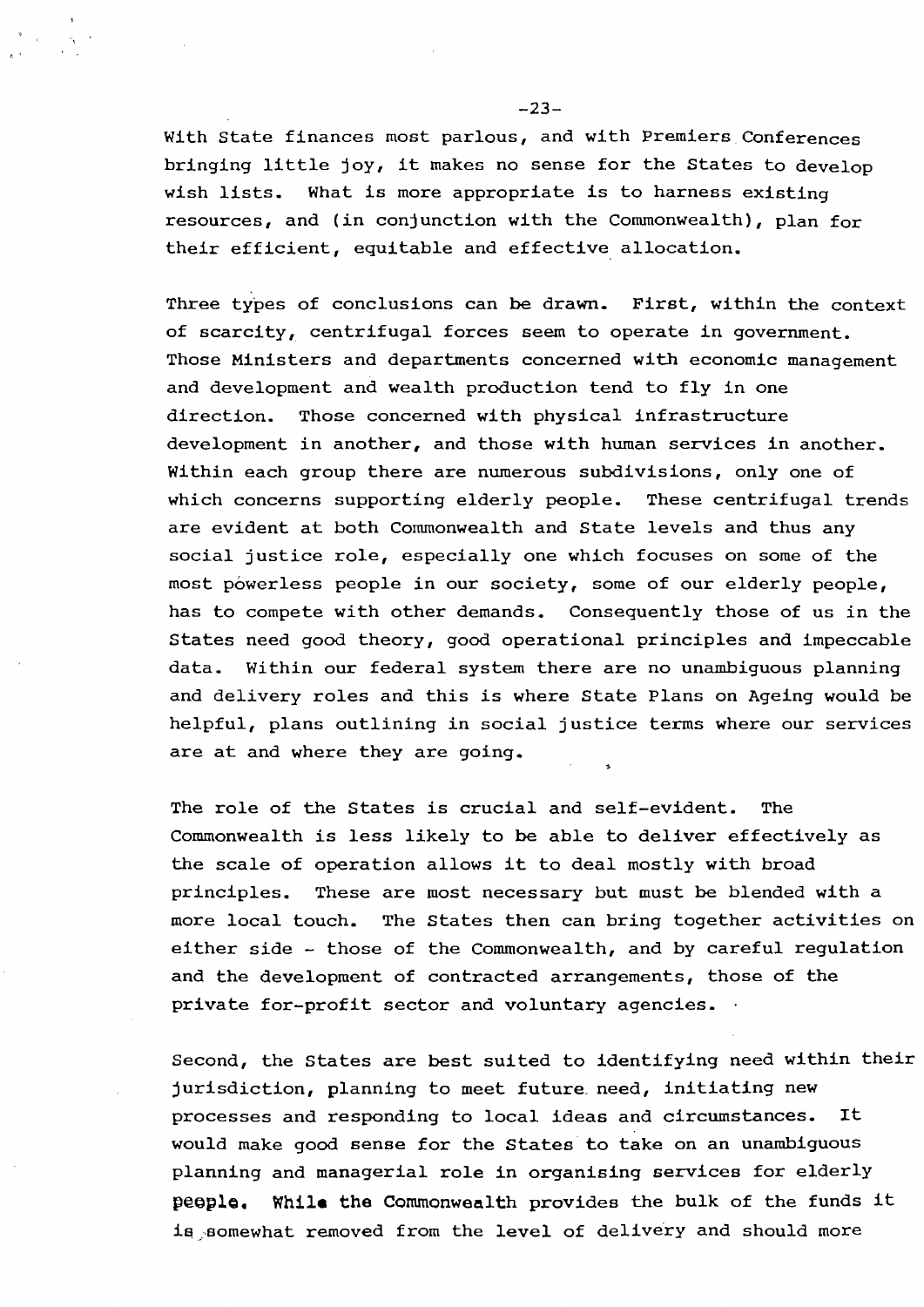appropriately develop principles of equity and effectiveness. In most areas the States should work jointly with the Commonwealth in making decisions, but the ability of the states to harmonise numerous functions and services puts them into a stronger co-ordinating and brokering role.

The brokerage role is played when the State governments link funders, service providers and consumers. This can be done by reference to a State Plan on Ageing, backed up **with** procedures for letting service contracts, targetting services, and ensuring accountability from service providing agencies. Joint decision making with the Commonwealth plus a co-ordinating and brokerage role will go towards equity and service coherence for older people.

Third, by developing a State Plan which includes mechanisms for regulating non-government and commercial service providers, State .governments can ensure maximum consumer orientation and maximum sensitivity towards consumers. Through Offices such as mine, States can develop strong consultative arrangements with older people and be highly responsive to expressed and felt need.

Consumer satisfaction is of the utmost importance, and it raises questions of accountability. Criteria of accountability in service situations have seldom been spelt out. Is the provider accountable to the consumer, or accountable up the line to higher policy makers? In regular market transactions the provider is accountable to the consumer, but in situations where contracting is in operation the accountability is to the public funding body. State governments can tread the fine line to ensure that consumer integrity is maximised and service provision is optimised.

Social policy, as the great theorist Richard Titmuss pointed out, is basically about choices between conflicting political objectives and goals, and how they are formulated, about what constitutes the good society, and that part of a good society which culturally distinguishes between the needs and aspirations of social beings, in contrast to the needs and aspirations of economic beings. Today's key policy issue is that of how to distribute limited resources, whereas a decade ago issues of resource redistribution **were** prominent.

 $\sim$   $^{-2}$